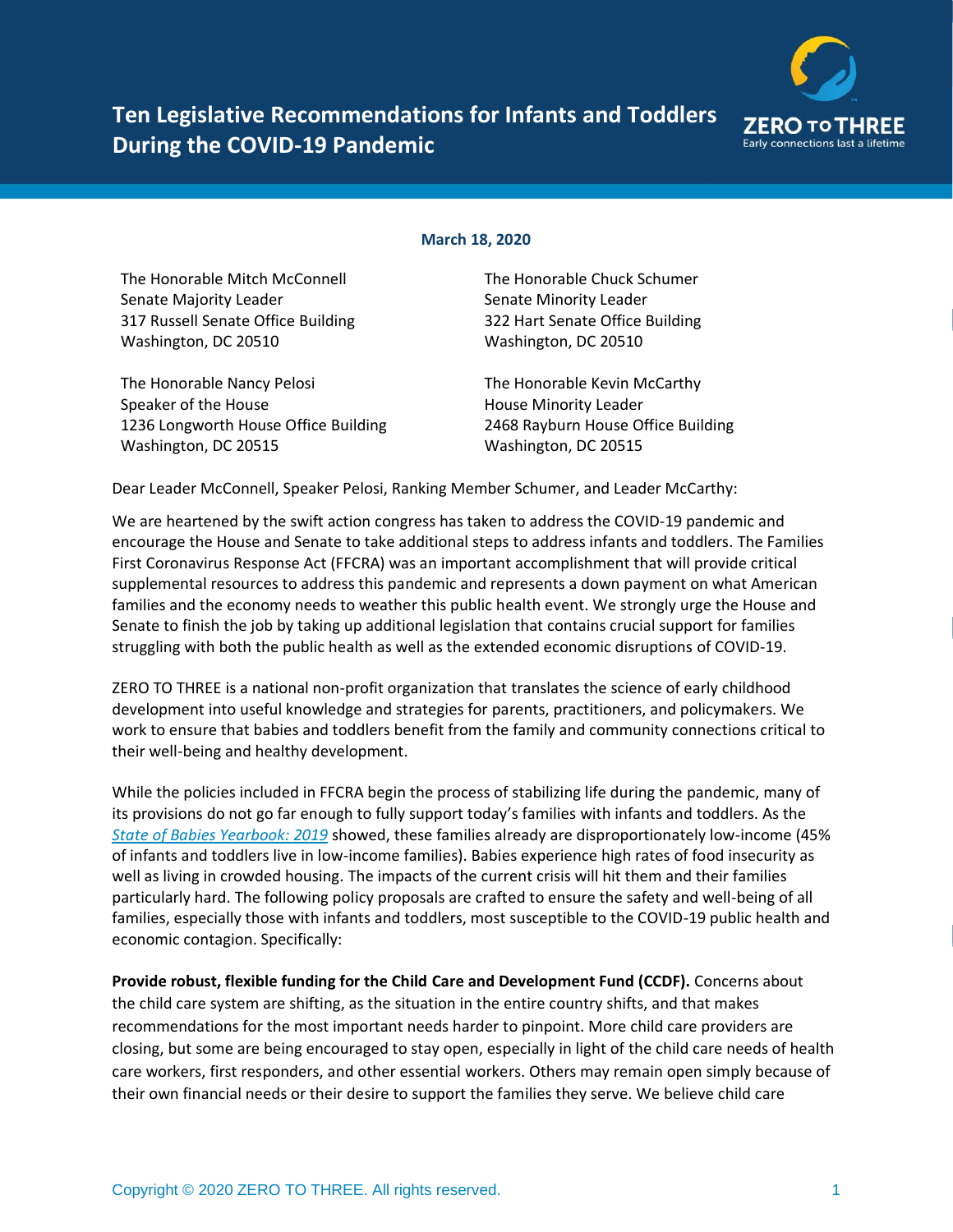providers should have the freedom to close with the assurance that they will get support such as that outlined below to help them stay afloat and re-open on the other side of this public health emergency.

This fluid situation indicates Congress should provide states with substantial flexible funding, some of which can be used in the context of the CCDBG subsidy/quality improvement structure. However, we believe that some funding should be in an emergency fund that could be used for other needs to keep the already fragile child care system viable as well as be a conduit to efficiently meet parents' and caregivers' needs. It is critical to maintain existing safeguards for children for additional funds provided through CCDF administrators, including maintaining key licensing requirements around adult-child ratios, group sizes, and health and safety training. Funds should allow child care administrators to take the steps they deem necessary to ensure the immediate and long-term stability of the child care system, including providers who may not participate in CCDF. The following policies should serve as a baseline for child care sustainability in any recovery package:

*Enable activities to keep the child care system afloat and assist parents:*

- Support direct assistance to providers based on enrollment, not attendance;
- Provide payments or grants to providers and workers in the case of closures related to COVID-19, including back-up care;
- Provide payments to programs to continue to serve children when parents or caregivers are temporarily unable to make co-payments or pay tuition;
- Cover the cost of substitute educators; and
- Provide assistance in providing additional trainings, supplies, and services to keep child care facilities safe and sanitary to prevent further spread of the virus.

*Reaching providers outside the CCDF system:* Some segments of the child care system, such as some family child care and FFN providers, are not so easily supported in the normal functioning of state child care agencies. State agencies could use an emergency fund to make grants to child care providers as small businesses or provide flexible funding to local entities such as Resource and Referral Agencies or Family Child Care Networks to reach out to home-based providers to help them stay afloat and support them, for example, with cleaning supplies or financial support to meet their own basic needs.

**Provide direct payments to low- and moderate-income individuals with additional payments for families with children.** Access to cash for daily needs will become increasingly difficult as businesses close and working houses are reduced as a part of this ongoing crisis. Food, formula, diapers, and other resources that babies need are already scarce and present new, immediate dangers to low income families.

As Congress weighs options for additional economic stimulus, we urge you to consider the broader impact of providing direct payments to middle and lower-income households. Such a policy will not only provide these families with the financial resources they need to survive, but also would have an economic stimulus effect because those dollars flow rapidly into the consumer market.  To be successful, however, these programs must be sufficiently funded, broadly implemented, and deployed rapidly. Specifically:

• Provide direct assistance of \$2,000 to individuals earning up to \$85,000, and each person, including dependent children, in families earning up to \$170,000; and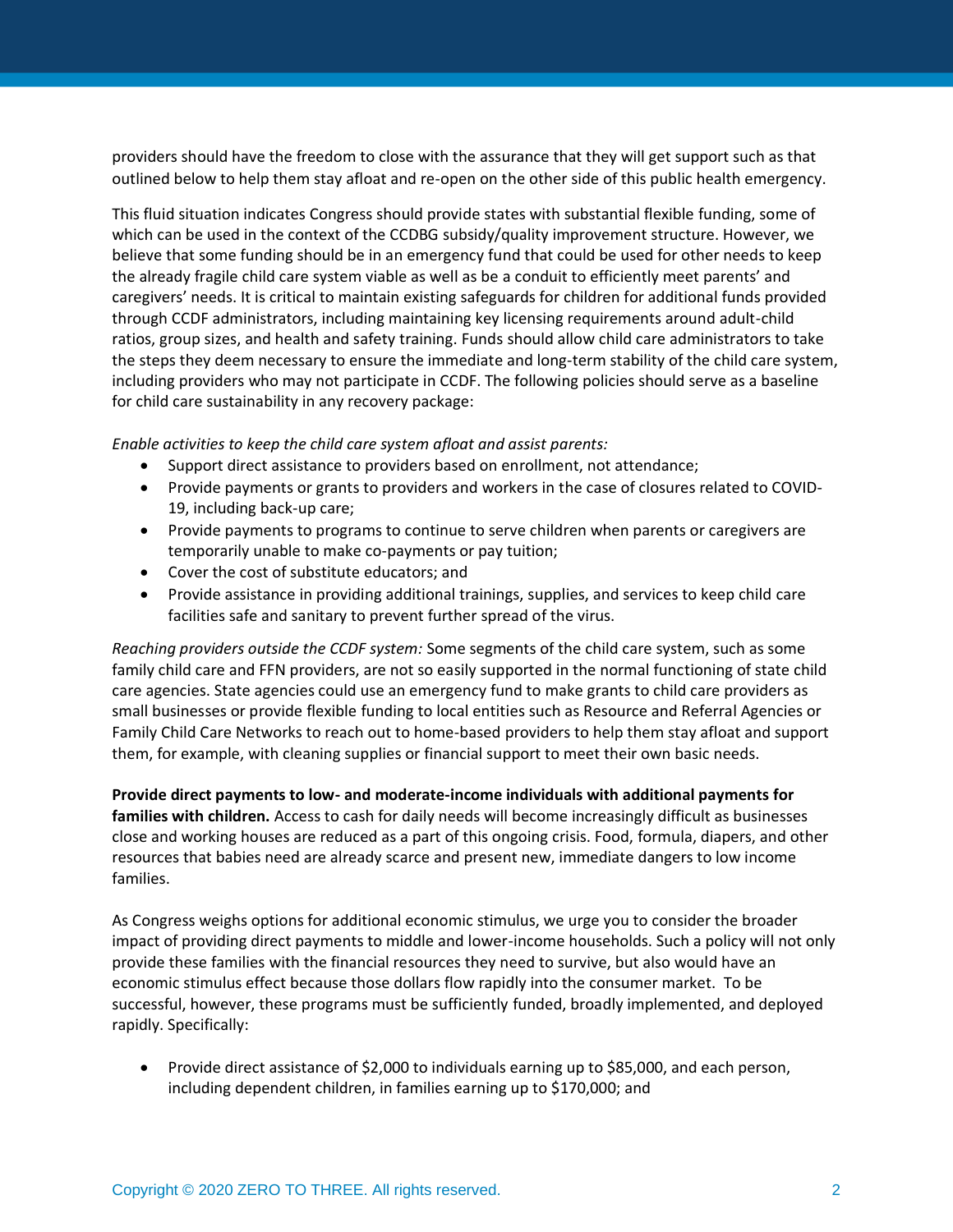• Provide for the automatic continuation of payments on a quarterly basis as the public health emergency continues or unemployment continues to rise.

While there are various systems by which direct assistance to individuals and families might be administered, it is imperative that the most overburdened and under-resourced families, including those without federal income tax liability, are not left behind as they have been in past stimulus legislation. Congress should take steps to ensure this direct assistance can be provided through multiple funding streams, including the tax filing system, Social Security and SSI, the Veterans Administration, and electronic benefit transfer systems to ensure no family is left behind and to maximize the stimulus effects of the assistance.

**Improve paid family leave and paid sick days provisions of FFCRA.** Many workers do not have access to paid sick days or may rely on those days for other family needs. FFCRA only provides paid sick days and paid family leave to those employed by organizations with fewer than 500 employees. This limitation leaves millions of workers without access to these critical benefits. Specifically, we urge Congress to pass the PAID Leave Act, which would:

- Provide all U.S. workers with 14 emergency paid sick days in the event of a public health emergency, including the current coronavirus crisis;
- Provide workers with 12 weeks emergency paid family and medical leave;
- Permanently ensure workers can accrue 7 paid sick days; and
- Permanently enact a paid family and medical leave insurance for all workers.

The PAID Leave Act does well to address the many immediate needs of families caused by the COVID-19 but also does well to look to the future. The implementation of a progressive paid family and medical leave strategy will create a framework that supports workers in the face of future crises, whether they be national or personal.

**Provide measures to safeguard housing security for the duration of the public health emergency.** Safe and stable housing is a basic necessity for everyone, but it is particularly critical that young children and their families remain secure in their housing. Stable housing supports family well-being and lowers stress levels, setting the stage for nurturing parenting. While the FFCRA provided paid leave provisions for some workers, there are still many families that will remain unprotected and therefore financially insecure, at risk of falling into homelessness, or housing insecurity.

When babies have the security and predictability of safe places, they are better able to sleep, eat, crawl, play, and develop bonds with caregivers. However, many low-income families struggle with housing costs, causing them to move frequently, live in crowded conditions, or even experience homelessness, all of which deprive their young children of the stable environment they need to thrive. Policies in support of housing security must be designed to keep the most at-risk Americans secure. Specifically:

• Make \$1 billion in additional McKinney-Vento funds available to help local communities minimize the number of people living in homeless encampments, and significant additional resources for the Disaster Housing Assistance Program are needed to quickly get people into affordable homes; and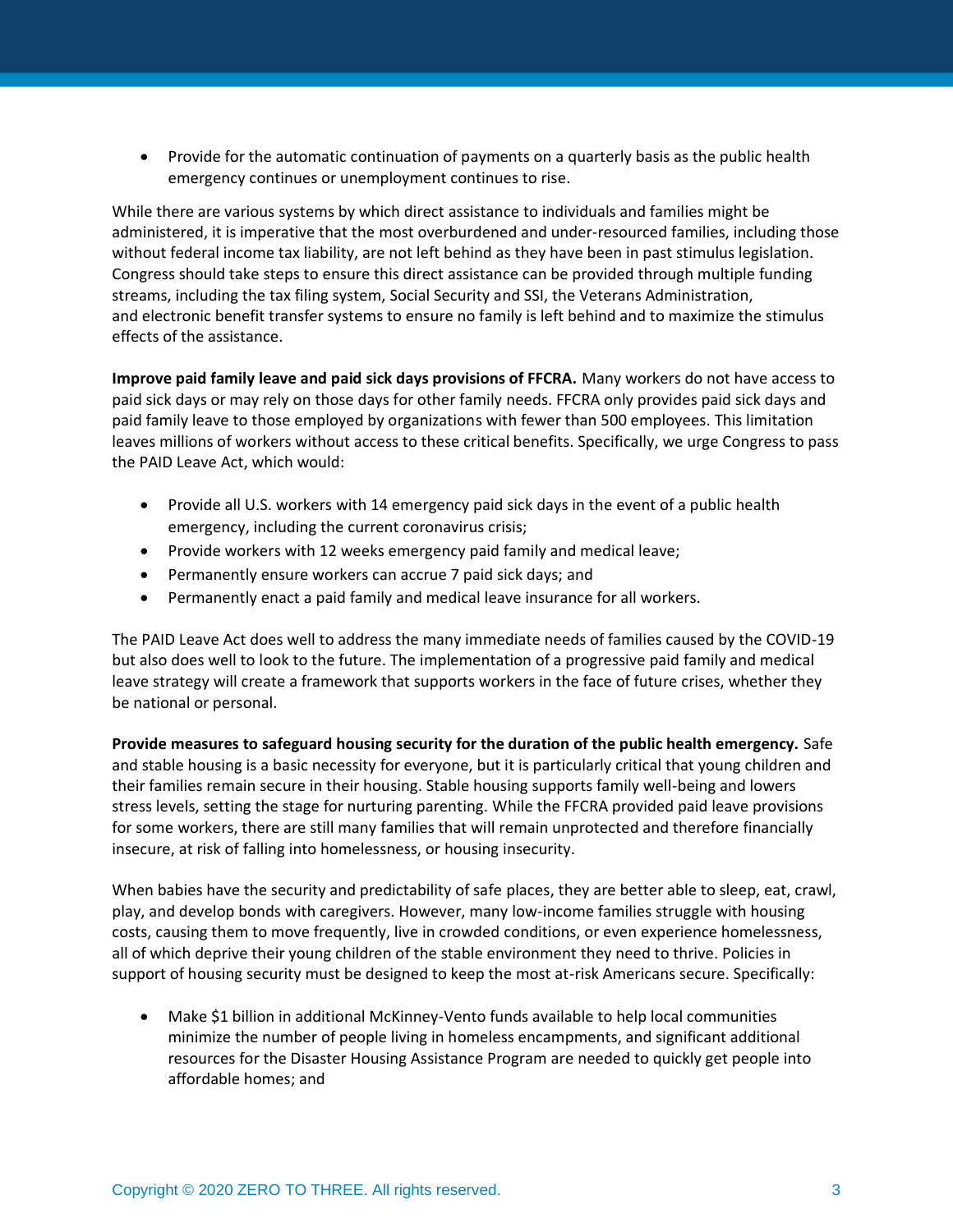• Implement and immediate moratorium on foreclosures and evictions, in combination with temporary rental assistance, and legal support for families at risk of losing their homes.

**Provide protections for immigrant families in order to ensure they are able to prioritize their own, and their families' health.** All babies and toddlers need safety, good nutrition, and health care in order to have strong physical health. When babies have access to resources that provide safe, stable housing, access to quality, affordable health care, and good nutrition, the neural connections in their brains are strengthened, forming a strong foundation for healthy development. Conversely, when babies do not get what their growing brains need to thrive, they do not develop as they should, leading to life-long developmental, educational, social, and health challenges.

In light of the current COVID-19 health pandemic babies and toddlers in immigrant families are at particular risk of shouldering this burden. While longstanding policies restrict immigration enforcement actions in certain "sensitive locations," including health care facilities, there have been several highprofile reports of enforcement actions in health care settings that have caused many immigrants to avoid treatment. If families fear the public health system, it will undermine their own health, and the health of our nation. To this end the Department of Homeland Security (DHS) should:

- Immediately issue public statements assuring immigrants that accessing health care services will not put them at risk of immigration enforcement;
- Ensure that immigration enforcement actions do not take place at or near health clinics, hospitals, or other places where individuals may be receiving health services related to the coronavirus; and
- Ensure adequate screening and medical attention for those working in and being held in detention facilities.

Additionally, Congress should pass the Protecting Sensitive Locations Act (H.R. 1101) to expand and improve upon the existing sensitive locations policy. Finally, those families residing in close living quarters (e.g. mental health facilities, prisons, jails, immigration detention centers, shelters for people experiencing homelessness, nursing homes, and other institutions) are particularly vulnerable to contracting the virus. DHS should ensure adequate screening and medical attention for those working in and being held in detention facilities.

**Provide increased funding for Title IV-B and Child Abuse Prevention and Treatment Act (CAPTA) state grants and increase Title IVE FMAP to enhance the child welfare system's ability to respond to the needs of children and families under its supervision.** Child welfare work is heavily dependent on contact between caseworkers and families, made immensely more difficult by the need for social distancing. Foster parents and kin providers also will face challenges and may become unable to care for children. Child welfare and child protective service agencies need enhanced funding to ensure the safety and wellbeing of children and families. To this end we recommend Congress provide:

- \$250 million through Title IV-B of the Social Security Act for foster parents, kin providers, and residential facilities to ensure health measures and protections and to support enhanced capacity if foster family placements are lost due to the virus; and
- \$500 million in emergency funds for CAPTA state grants assist in worker safety and workforce needs in terms of protections and health practices and the need for new or expanded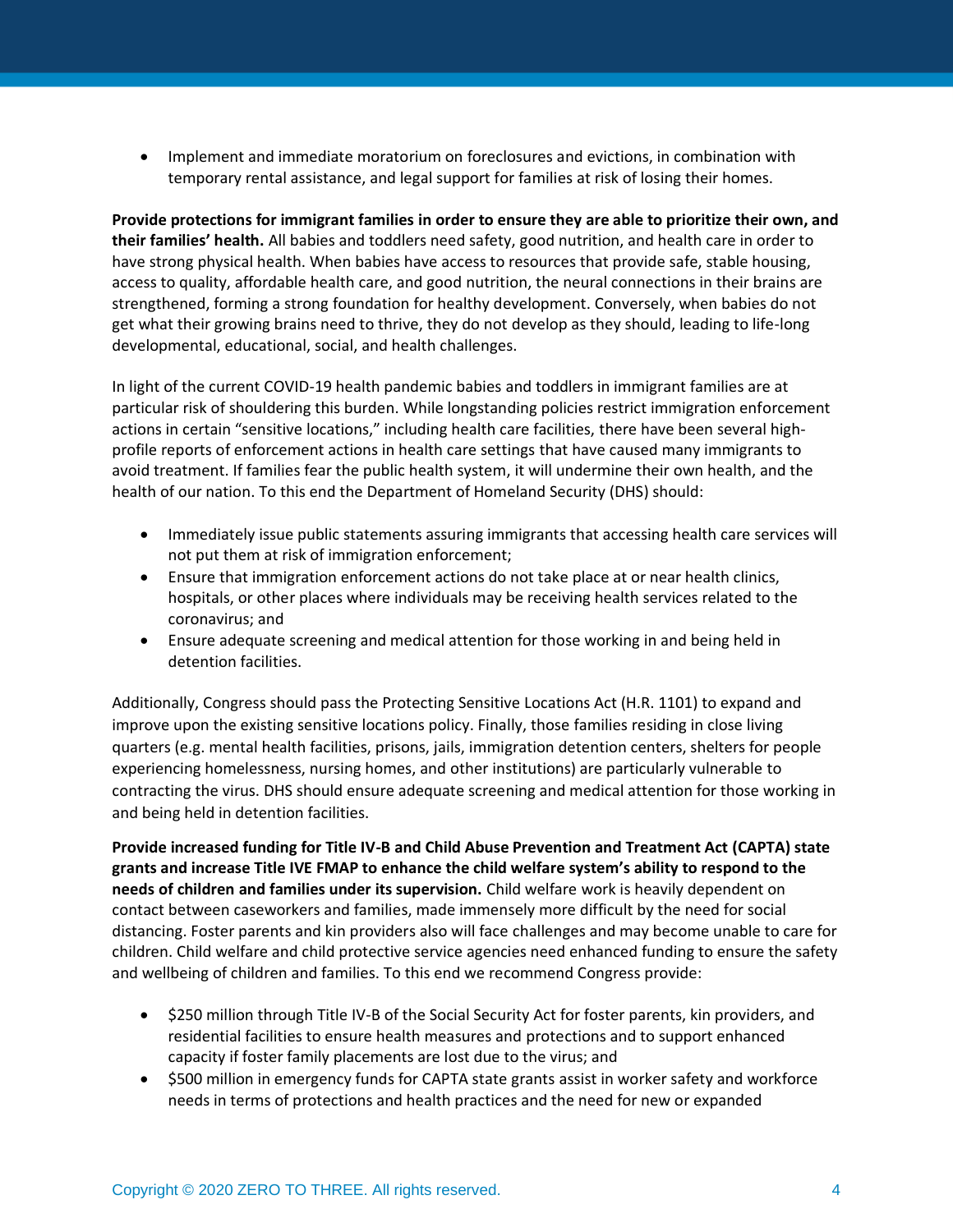encryption technologies and equipment for both workers and families for virtual meetings and other methods of home visits and investigation.

• FMAP for Title IV-E foster care should be raised commensurate with any increase to Medicaid FMAP.

**Provide expanded funding to provide virtual support to parents and other caregivers isolated in this crisis.** Many parents and caregivers of young children will be isolated at home, under great stress, and unable to receive in-person support or treatment they may normally rely on. It is critically important in this unprecedented time to find ways for parents and caregivers to stay connected with support networks. Service delivery organizations are making great efforts to continue their work, but of necessity it will need to look different. To this end, we recommend Congress provide:

- Flexible funding to support outreach to families, including an additional \$500 million in funding for Title II of CAPTA, Community-Based Child Abuse Prevention, to assist with family support services through community resource centers, programs such as [HealthySteps](https://www.healthysteps.org/) (child development specialists embedded in primary care practices), early childhood and maternal mental health providers, home visitors, and other services in addressing the potential increase in family stress due to a range of social changes.
- Allow Medicaid funding to be used for family support and child development services provided in primary care settings, such as [HealthySteps,](https://www.healthysteps.org/) including through telehealth.
- Expand funding for infant-early childhood mental health services, such as through the National Child Traumatic Stress Network, and tele-behavioral health programs for children and families to support families and caregivers as young children exhibit indications of stress as they are affected by the tension their trusted adults are experiencing.

**Provide additional funding for the Head Start and Early Head Start Programs.** Currently, Administration for Children and Families (ACF) and the Office of Head Start have released guidance to all Head Start and Early Head Start agencies and delegate agencies as to what programmatic flexibilities they have when affected by disasters. The flexibility provided by this guidance will become increasingly important as the bounds of COVID-19 grow and will facilitate more eligible families to access the various nutrition, health, and mental health support services offered by programs, even if programs themselves are required to close to mitigate the spread of the disease.

These new options, however, rely on an expectation that grantees can seek out and apply for available national, state, and local disaster recovery funding. Considering the breadth of the pandemic, it is likely that these recovery funds will be stretched thin and that, without additional federal funds being made available, the impact of this new flexibility for Head Start and Early Head Start grantees will be muted. Head Start and Early Head Start can be an effective disaster mitigation tool for low-income families, both now and once the crisis passes if more families are pushed into poverty by economic dislocation. We recommend that Congress provide additional funding to these programs to ensure this center of strength for families in the most precarious financial situation remains strong. At a minimum, additional funding should cover the costs of additional cleaning supplies needed to keep programs that stay open sanitary, and of additional substitute teachers.

**Provide emergency funds to support home visitors.** Home visitors are a key support to families with young children and never more so than in times of great stress. Home visitors need to be able to support the families with whom they work in the safest way possible to protect their own health and that of